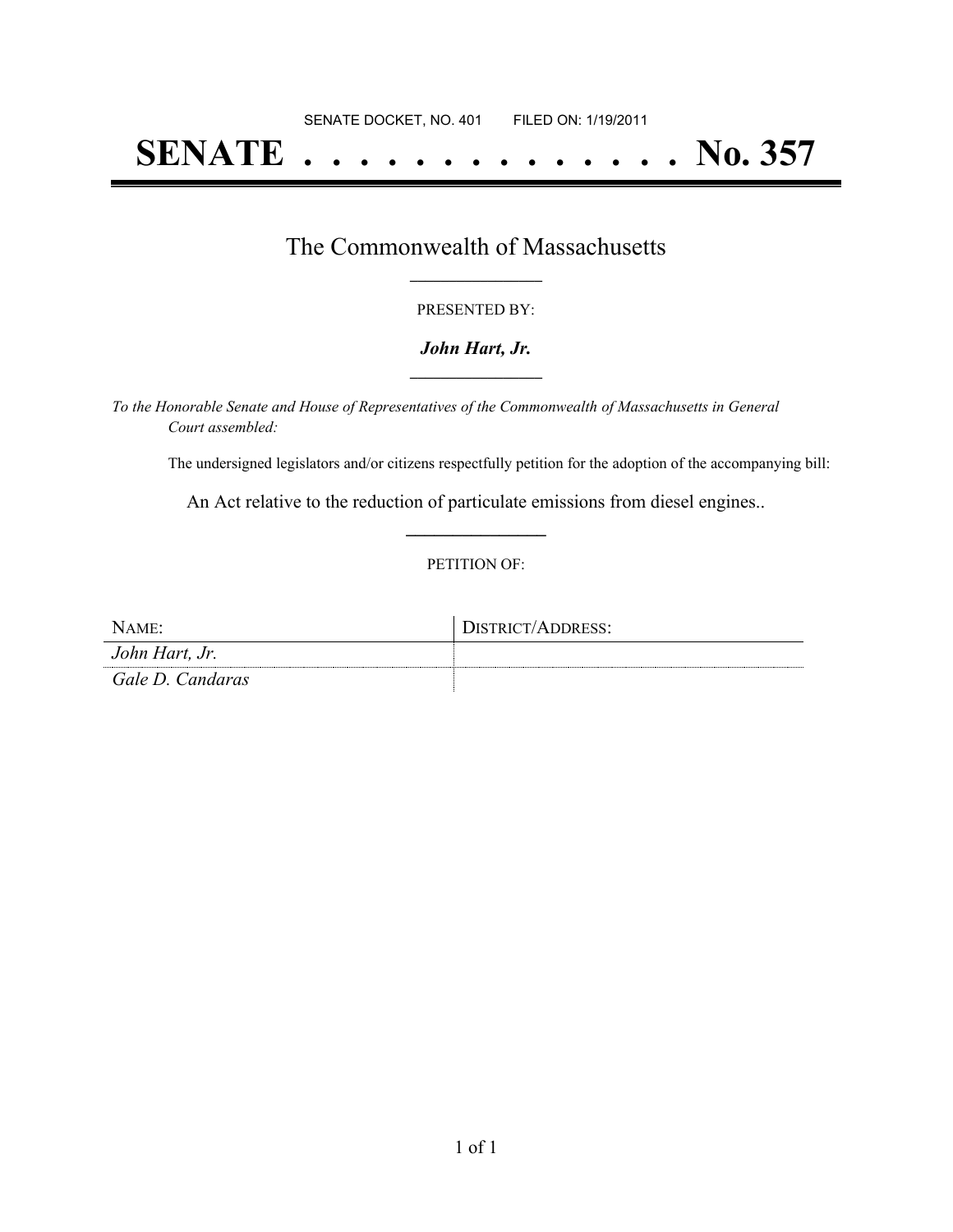### SENATE DOCKET, NO. 401 FILED ON: 1/19/2011 **SENATE . . . . . . . . . . . . . . No. 357**

By Mr. Hart, a petition (accompanied by bill, Senate, No. 357) of John Hart, Jr. and Gale D. Candaras for legislation relative to the reduction of particulate emissions from diesel engines. Environment, Natural Resources and Agriculture.

### [SIMILAR MATTER FILED IN PREVIOUS SESSION SEE SENATE, NO. *404* OF 2009-2010.]

### The Commonwealth of Massachusetts

**\_\_\_\_\_\_\_\_\_\_\_\_\_\_\_ In the Year Two Thousand Eleven \_\_\_\_\_\_\_\_\_\_\_\_\_\_\_**

An Act relative to the reduction of particulate emissions from diesel engines..

Be it enacted by the Senate and House of Representatives in General Court assembled, and by the authority *of the same, as follows:*

- 1 SECTION 1. Chapter 30 of General Laws is hereby amended by adding, after Section
- 2 39S, the following new sections:—
- 3 Section 39T. Short title. This act shall be known as the "Diesel Emissions Reduction Act 4 of 2009."
- 5 Section 39U. Legislative findings and purpose.
- 6 The Legislature hereby finds and declares that:
- 7 The purpose of this act is to minimize the public health risks from exposure to diesel
- 8 particulate emissions as expeditiously as practicable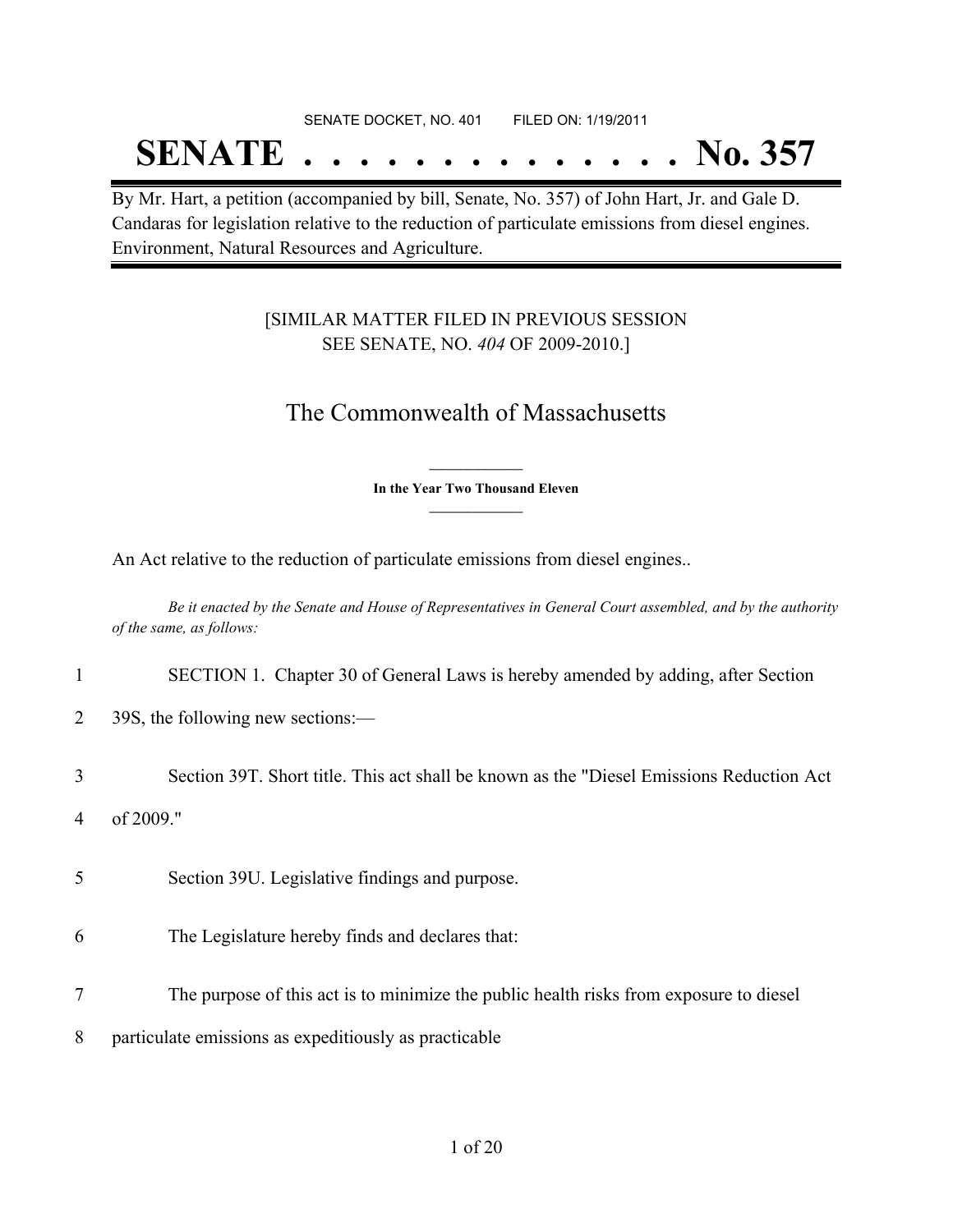| 9  | Diesel exhaust particle pollution poses a clear and present health risk to the people of the        |
|----|-----------------------------------------------------------------------------------------------------|
| 10 | Commonwealth. Diesel exhaust is a likely human carcinogen, and a prime contributor to               |
| 11 | airborne fine particle pollution that is linked to premature death and other serious cardiovascular |
| 12 | and pulmonary problems such as heart attacks, abnormal heart rhythms, atherosclerosis, stroke,      |
| 13 | asthma attacks, permanent respiratory damage and retardation of lung growth in children.            |
| 14 | The health impacts from diesel emissions especially affect children, the elderly and                |
| 15 | people with weakened immune systems.                                                                |
| 16 | Particularly high concentrations of diesel emissions often are found in densely populated,          |
| 17 | urban areas, disproportionately impacting ethnic minorities and people of lower economic status.    |
| 18 | Diesel exhaust also contains black carbon emissions, which contribute to global climate             |
| 19 | change.                                                                                             |
| 20 | Practical, cost-effective measures to substantially reduce diesel particulate emissions are         |
| 21 | available today, and can be applied to many existing diesel engines. The same technology that       |
| 22 | limits diesel pollution from new diesel engines can be retrofitted onto existing engines or applied |
| 23 | in new replacement engines to reduce diesel emissions by 85% or better.                             |
| 24 | Section 39V. Definitions.                                                                           |
| 25 | "Best available retrofit technology" means technology, verified by the United States                |
| 26 | Environmental Protection Agency or California Air Resources Board (CARB) for                        |
| 27 | achieving reductions in particulate matter emissions at the highest classification level for diesel |
| 28 | emission control strategies that is applicable to the particular engine and application. Such       |
| 29 | technology shall not result in a net increase in nitrogen oxides.                                   |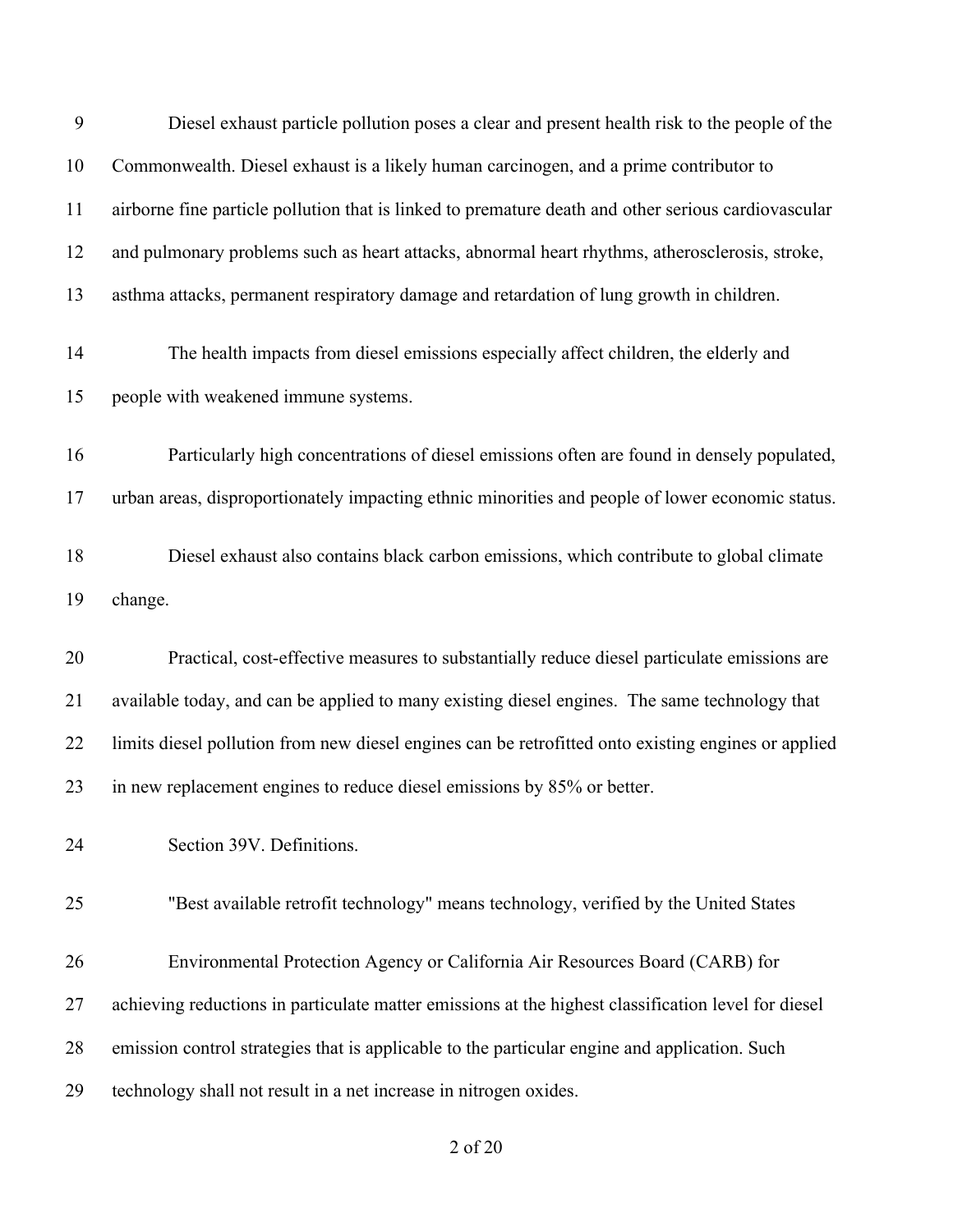"CARB" means the California Air Resources Board.

 "Certified engine configuration" means a new, rebuilt, or remanufactured engine configuration—

that has been certified or verified by USEPA or CARB;

 that meets or is rebuilt or remanufactured to a more stringent set of engine emissions standards, as determined by DEP; and

 in the case of a certified engine configuration involving the replacement of an existing engine or vehicle, an engine configuration that replaced an engine that was removed from the vehicle and returned to the supplier for remanufacturing to a more stringent set of engine emissions standards or for scrappage.

## "CMAQ" means the federal Congestion Mitigation and Air Quality Improvement Program reauthorized by Congress in 2005 by Sections 1101, 1103 and 1808 of the Safe, Accountable, Flexible, Efficient Transportation Equity Act: A Legacy for Users (SAFETEA– LU) (Pub. L. 109–59, Aug. 10, 2005).

 "Contractor" means any person that enters into a public works contract with a public agency, or any person that enters into an agreement with such person or entity, to perform work or provide labor or services related to such public works contract.

- "Defective" means a condition in which an emission control system or component is malfunctioning due to age, wear, mal-maintenance or design defects.
- "DEP" means the Massachusetts Department of Environmental Protection.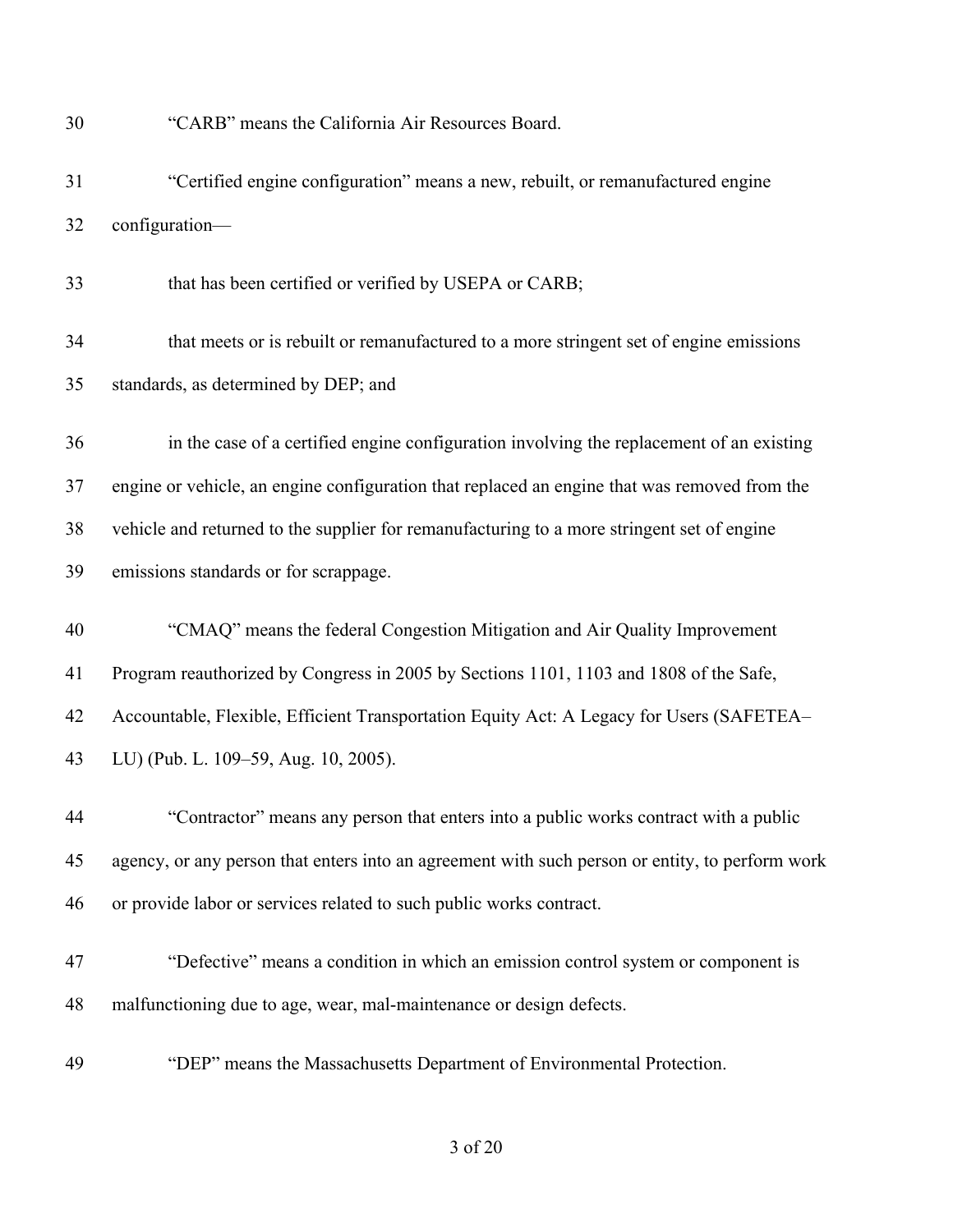| 50 | "DERA" means the Diesel Emission Reduction Act, enacted by Congress as sections                    |
|----|----------------------------------------------------------------------------------------------------|
| 51 | 791—797 of the Energy Policy Act of 2005 (Pub. L. 109–58, Aug. 8, 2005).                           |
| 52 | "Fleet" means one or more diesel vehicles or mobile or stationary diesel engines owned,            |
| 53 | controlled or operated by the same person (and by any person that controls, is controlled by, or   |
| 54 | has common control with such same person).                                                         |
| 55 | "Heavy-heavy duty diesel vehicle" means a motor vehicle with a gross vehicle                       |
| 56 | weight rating of at least 33,000 pounds that is powered by a diesel engine.                        |
| 57 | "Incremental cost" means the cost of a contractor's actions to comply with the                     |
| 58 | requirements of section $106(a)(4)(B)$ and $(5)(B)$ of this act, less the baseline cost that would |
| 59 | otherwise be incurred by the applicant or contractor in the normal course of business.             |
| 60 | Incremental costs may include added lease or fuel costs as well as capital costs.                  |
| 61 | "Level 1 Control" means a Verified Diesel Emission Control Device that achieves a                  |
| 62 | particulate matter (PM) emission reduction of 25% or more from uncontrolled engine emission        |
| 63 | levels.                                                                                            |
| 64 | "Level 2 Control" means a Verified Diesel Emission Control Device that achieves a                  |
| 65 | particulate matter (PM) emission reduction of 50% or more from uncontrolled engine emission        |
| 66 | levels.                                                                                            |
| 67 | "Level 3 Control" means a Verified Diesel Emission Control Device that achieves                    |
| 68 | a particulate matter (PM) emission reduction of 85% or more from uncontrolled engine emission      |
| 69 | levels, or that reduces emissions to less than or equal to 0.01 grams of PM per brake horsepower-  |
| 70 | hour. Level 3 Control includes repowering or replacing the existing diesel engine with an engine   |
|    |                                                                                                    |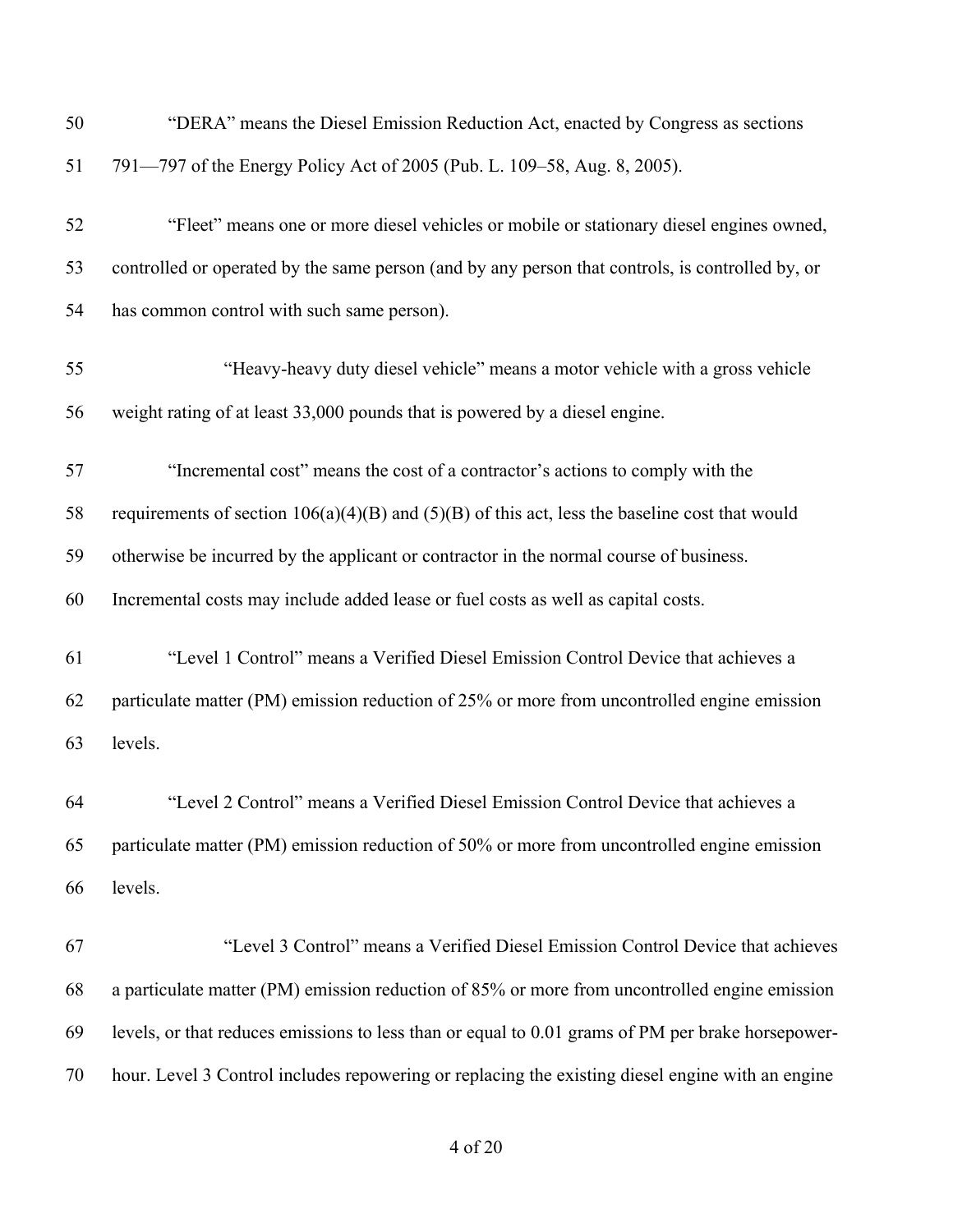| 71 | meeting USEPA's 2007 Heavy-duty Highway Diesel Standards, or in the case of a nonroad             |
|----|---------------------------------------------------------------------------------------------------|
| 72 | engine, an engine meeting the USEPA's Tier 4 Nonroad Diesel Standards; Level 3 Control also       |
| 73 | includes new diesel engines meeting said USEPA emissions standards.                               |
| 74 | "Motor vehicle" means any self-propelled vehicle designed for transporting persons or             |
| 75 | property on a street or highway, including an on-road diesel vehicle.                             |
| 76 | "Nonroad engine" means an internal combustion engine (including the fuel                          |
| 77 | system) that is used in a regulated nonroad vehicle.                                              |
| 78 | "PM2.5" means particulate matter that is 2.5 micrometers or smaller in size.                      |
| 79 | "Primarily engaged in interstate commerce" means, with respect to a Regulated Highway             |
| 80 | Diesel Vehicle, a vehicle that is not registered in the Commonwealth, is engaged in interstate    |
| 81 | commerce, and during its life (or if longer than 3 years, the most recent 3 calendar years) has   |
| 82 | operated for more than 50% of its travel miles outside of the Commonwealth, in accordance with    |
| 83 | regulations promulgated by DEP pursuant to this act.                                              |
| 84 | "Public agency" means a commonwealth, city, county, administration,                               |
| 85 | department, division, bureau, board or commission, or a corporation, institution or agency of     |
| 86 | government, the expenses of which are paid in whole or in part from the public treasury.          |
| 87 | "Public works contract" means a contract with a public agency for a construction                  |
| 88 | program or project involving the construction, demolition, restoration, rehabilitation, repair,   |
| 89 | renovation, or abatement of any building, structure, tunnel, excavation, roadway, park or bridge; |
| 90 | a contract with a public agency regarding the preparation for any construction program or project |
| 91 | involving the construction, demolition, restoration, rehabilitation, repair, renovation, or       |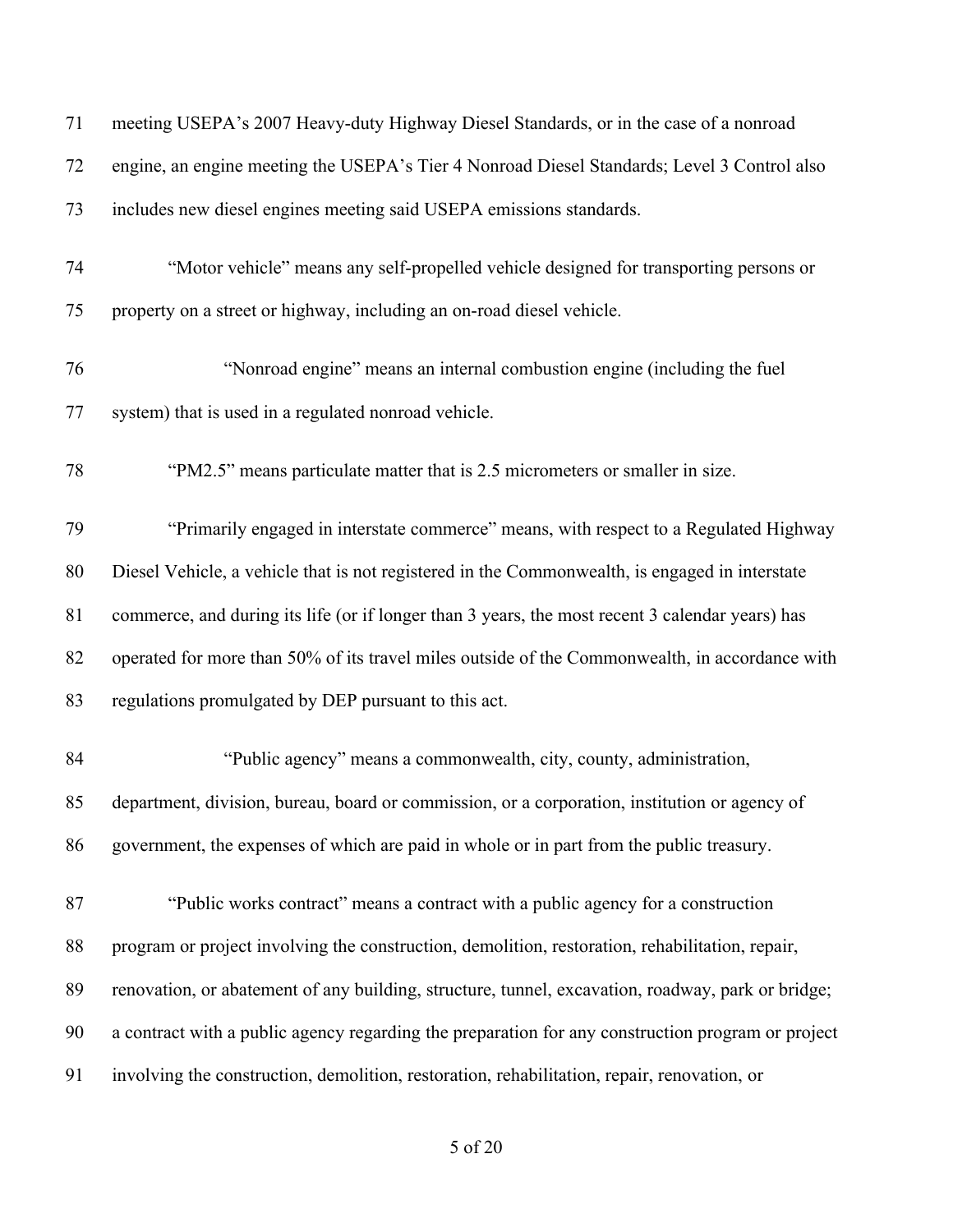| 92  | abatement of any building, structure, tunnel, excavation, roadway, park or bridge; or a contract       |
|-----|--------------------------------------------------------------------------------------------------------|
| 93  | with a public agency for any final work involved in the completion of any construction program         |
| 94  | or project involving the construction, demolition, restoration, rehabilitation, repair, renovation, or |
| 95  | abatement of any building, structure, tunnel, excavation, roadway, park or bridge.                     |
| 96  | "Regulated Highway Diesel Vehicle" means any of the following heavy-heavy duty                         |
| 97  | diesel vehicles having a model year 1994 through 2006 and operating within the Commonwealth            |
| 98  | and not primarily engaged in interstate commerce, all as may be further defined in an inclusive        |
| 99  | manner in regulations promulgated by DEP pursuant to this act:                                         |
| 100 | commercial and transit buses;                                                                          |
| 101 | waste haulers;                                                                                         |
| 102 | highway and other maintenance, construction and other trucks owned by or operated on                   |
| 103 | behalf of public agencies,<br>including but not limited to dump trucks, graders and snow plows;        |
| 104 | freight and cargo delivery trucks with central fleet maintenance or fueling locations                  |
| 105 | within the State; and                                                                                  |
| 106 | such other 1994-2006 model year heavy-heavy-duty highway diesel vehicles not                           |
| 107 | primarily engaged in interstate<br>commerce as DEP may designate by regulation.                        |
| 108 | "Regulated Nonroad Vehicle" means a vehicle or equipment operating within the                          |
| 109 | Commonwealth that is powered by a nonroad engine, seventy-five horsepower and greater, and             |
| 110 | that is a crawler, tractor, dozer, backhoe, or skid-steer loader, all as may be further defined in an  |
| 111 | inclusive manner in regulations promulgated by DEP pursuant to this act.                               |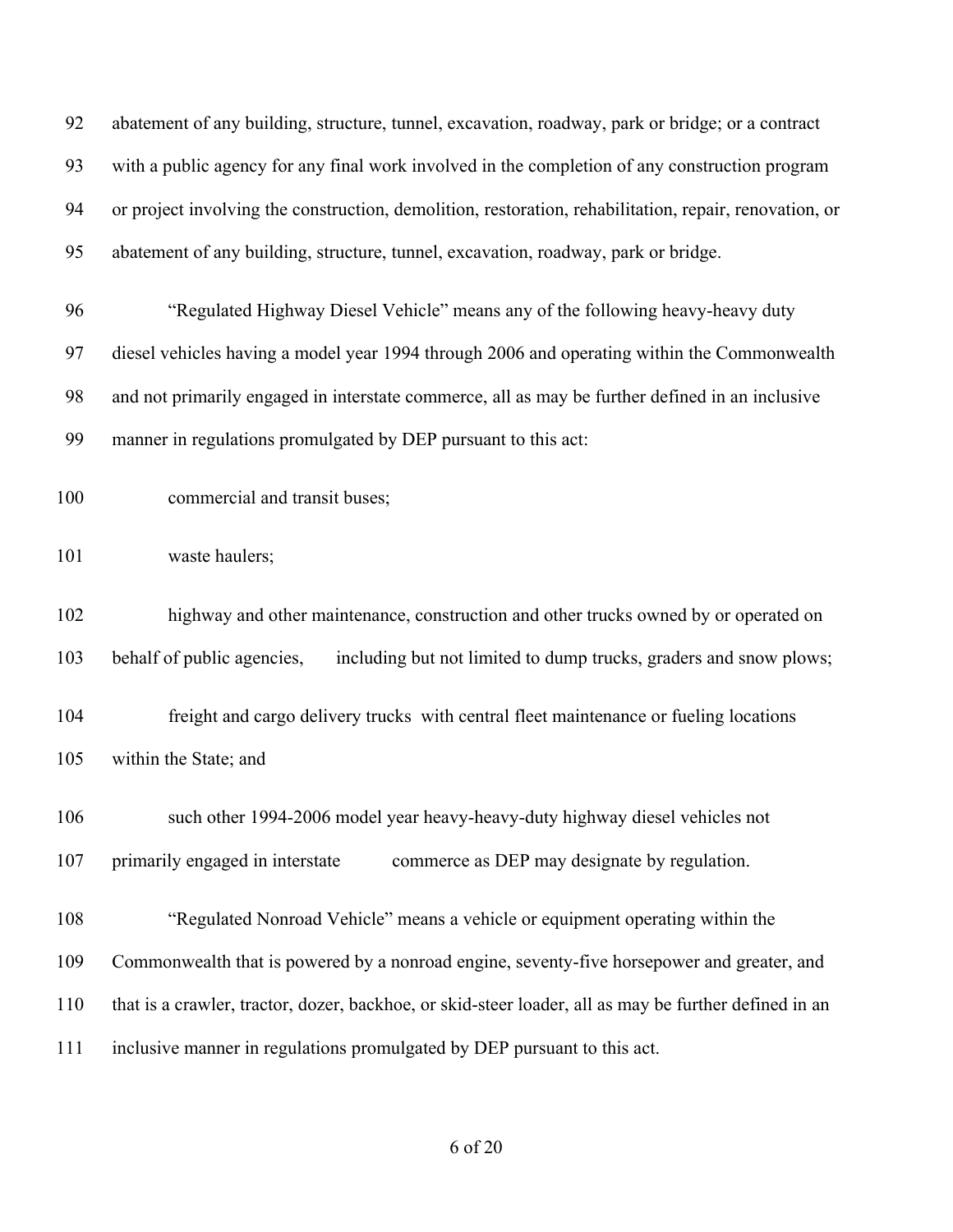| 112 | "Retrofit" means to equip a diesel motor vehicle or nonroad vehicle with new particulate      |
|-----|-----------------------------------------------------------------------------------------------|
| 113 | emissions-reducing parts or technology verified by USEPA or CARB after manufacture of the     |
| 114 | original engine.                                                                              |
| 115 | "RMV" means the Massachusetts Registry of Motor Vehicles.                                     |
| 116 | "Ultra low sulfur diesel fuel" means diesel fuel that has a sulfur content of no more than    |
| 117 | fifteen parts per million.                                                                    |
| 118 | "USEPA" means the United States Environmental Protection Agency.                              |
| 119 | "USEPA's 2007 Heavy-duty Highway Diesel Standards" means those regulations                    |
| 120 | promulgated by USEPA and published in the Federal Register at 66 Fed. Reg. 5002 on January    |
| 121 | 18, 2001.                                                                                     |
| 122 | "USEPA's Tier 4 Nonroad Diesel Standards" means those regulations promulgated by              |
| 123 | USEPA and published in the Federal Register at 69 Fed. Reg. 38958 on June 29, 2004.           |
| 124 | "Verified diesel emission control device" means:                                              |
| 125 | an emission control device or strategy that has been verified to achieve a specified diesel   |
| 126 | PM reduction by USEPA or CARB; or                                                             |
| 127 | replacement or repowering with an engine that is certified to specific PM emissions           |
| 128 | performance by USEPA or CARB.                                                                 |
| 129 | Section 39W. DEP Regulations.                                                                 |
| 130 | Within one year of the effective date of this act, DEP shall, after written notice and public |
| 131 | hearing, promulgate regulations implementing the provisions of this act.                      |
|     |                                                                                               |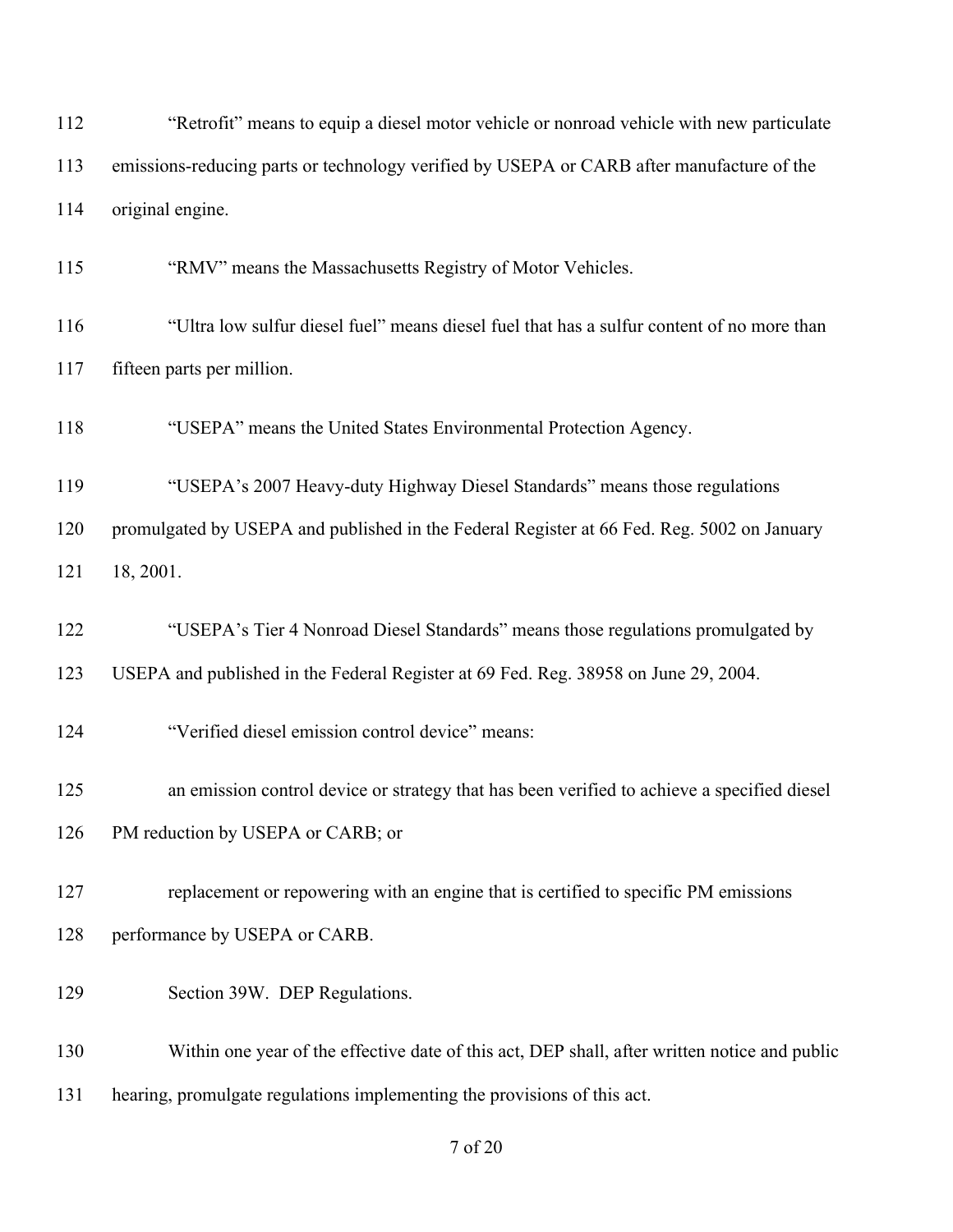Section 39X. Reduction of on-road diesel emissions.

 Level 3 Controls required. Except as provided in subsections (b), (c) and (d), on and after January 1, 2013, no fleet owner or operator shall operate any Regulated Highway Diesel Vehicle in the Commonwealth unless that vehicle has installed Level 3 controls and unless such controls are properly maintained and functioning.

 (b) Existing controls. Any Regulated Highway Diesel Vehicle that has operational Level 1 Control installed prior to the effective date of this act shall have an additional two years to meet the requirements of subsection (a), and any Regulated Highway Diesel Vehicle that has operational Level 2 Control installed prior to the effective date of this act shall have an additional four years to meet the requirements of subsection (a).

 Small fleets. Any owner or operator of a fleet or fleets (including for the purpose of this subsection any fleet or fleets owned or operated by related persons) consisting in the aggregate of five or fewer Regulated Highway Diesel Vehicles, shall have an additional two years to 145 comply with the requirements of subsections (a), (b) and (d)(1).

Exemptions.

 Level 2 Controls. Subsection (a) shall not apply to any Regulated Highway Diesel Vehicle if DEP makes a written finding that no Verified diesel emissions control device with Level 3 Controls exists for such vehicle, in which case such fleet owner or operator shall install Level 2 Controls that are available and appropriate for such vehicle as determined by DEP.

 Low-use Vehicles. Subsections (a), (b), and (d)(1) shall not apply to any Regulated Highway Diesel Vehicle whose propulsion engine was operated in the Commonwealth for fewer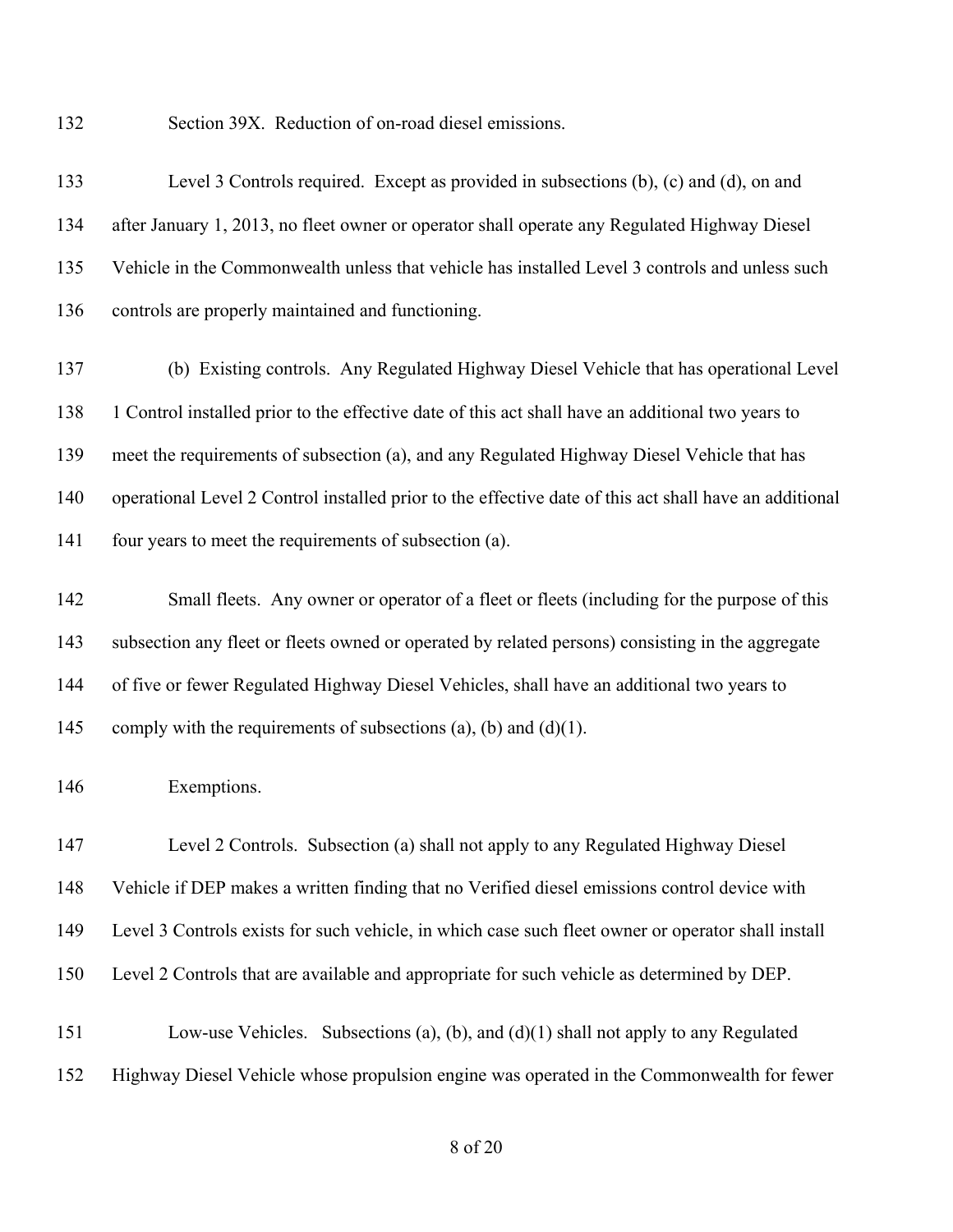| 153 | than 1,000 miles and less than 100 hours during the preceding calendar year, as confirmed by          |
|-----|-------------------------------------------------------------------------------------------------------|
| 154 | engine operation data from a properly functioning odometer and non-resettable hour meter.             |
| 155 | Emergency Vehicles. Subsections (a), (b), (d)(1) shall not apply to any vehicles that are             |
| 156 | specially equipped and operated for emergency response by a state authority, offices of               |
| 157 | emergency management, sheriff's office, police department or fire department.                         |
| 158 | (e) Penalties.                                                                                        |
| 159 | (1) Any owner or operator of a Regulated Highway Diesel Vehicle that is found by DEP                  |
| 160 | to be in noncompliance with this section shall be liable to pay a civil penalty in an amount          |
| 161 | assessed by DEP not to exceed \$5,000 per violation, with each day of noncompliance of each           |
| 162 | vehicle constituting a separate violation, and may have the registration of said vehicle revoked      |
| 163 | by RMV, all in accordance with regulations promulgated by DEP, and, as appropriate, RMV.              |
| 164 | (2) Monies collected in penalties will be distributed 50% to the Diesel Emissions                     |
| 165 | Reduction Fund, 25% to DEP as the enforcing agency, and 25% to the ticketing agency, i.e. state       |
| 166 | or local police.                                                                                      |
| 167 | (f) Sticker Display. Each regulated highway diesel vehicle subject to the provisions of               |
| 168 | this section shall display a compliance sticker clearly and conspicuously indicating its installed    |
| 169 | level of emissions control                                                                            |
| 170 | (g) All emissions control technology shall be operated, maintained and serviced as                    |
| 171 | recommended by the manufacturer.                                                                      |
| 172 | (h) Ultra low sulfur diesel highway fuel required. After the effective date of this act, no           |
| 173 | person shall sell, deliver or distribute diesel fuel for diesel motor vehicles within the State other |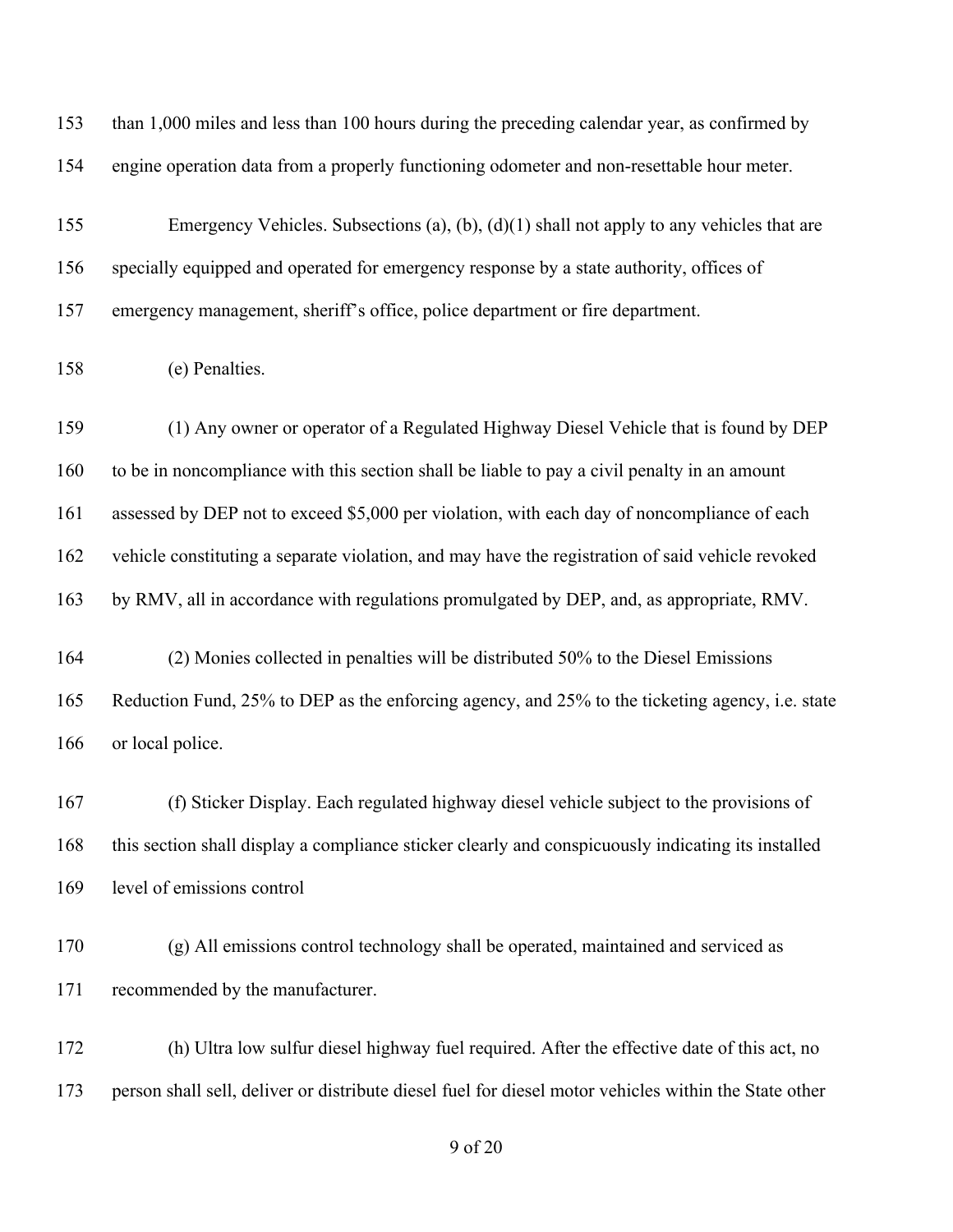| 174 | than ultra-low sulfur diesel fuel, and no person shall operate a diesel motor vehicle within the   |
|-----|----------------------------------------------------------------------------------------------------|
| 175 | State using diesel fuel other than ultra low sulfur diesel fuel.                                   |
| 176 | Section 39Y. Public Works Contracts Environmental Performance Specifications.                      |
| 177 | On and after six months following effective date of this act, any solicitation for a public        |
| 178 | works contract, and any contract entered into as a result of such solicitation, shall include the  |
| 179 | following specifications that all contractors shall comply with in the performance of such         |
| 180 | contract:                                                                                          |
| 181 | Ultra low sulfur diesel fuel or an ultra low sulfur diesel blend with a sulfur content of 15       |
| 182 | ppm or less shall be used in all diesel nonroad vehicles and heavy duty diesel vehicles;           |
| 183 | All Regulated Nonroad Vehicles on site for more than three days during the project shall           |
| 184 | install and operate:                                                                               |
| 185 | a minimum of Level 1 Controls no later than January 1, 2011; and,                                  |
| 186 | Level 3 Controls no later than January 1, 2013;                                                    |
| 187 | All heavy-heavy duty diesel vehicles on site for more than three days during the project           |
| 188 | shall install and operate Level 3 Controls no later than January 1, 2011;                          |
| 189 | Each Regulated Nonroad Vehicle and heavy-heavy duty diesel vehicle on site shall                   |
| 190 | display a compliance sticker clearly and conspicuously indicating its installed level of emissions |
| 191 | control; and                                                                                       |
| 192 | All emissions control technology shall be operated, maintained and serviced as                     |
| 193 | recommended by the manufacturer.                                                                   |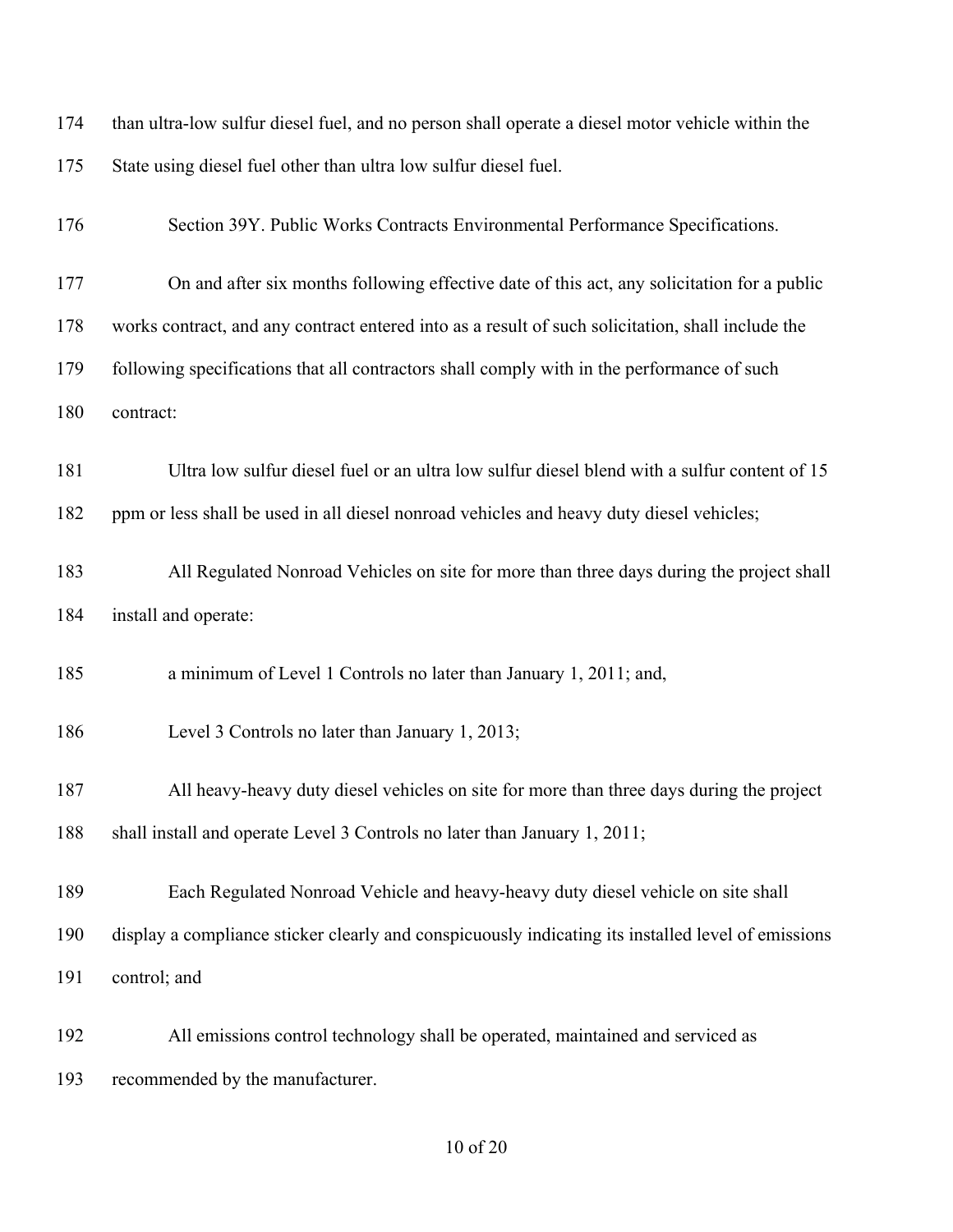(1) Any public works contract shall provide full or partial reimbursement from the public works project funds for incremental costs incurred by eligible contractors that are necessary to bring Regulated Nonroad Vehicle and heavy-heavy duty diesel vehicles used on that specific project into compliance with the requirements of subsections (2)(A), and (B) and (3) for that specific project; provided, however, that no reimbursement shall be payable for costs incurred after 18 months following the applicable compliance date. Each relevant agency shall establish annually, on January 1st, the reimbursement percentage to be applied to all of its public works contracts for each calendar year beginning in 2010 through 2014. Eligible contractors shall apply for such reimbursement providing such information as the public agency shall require. Only one reimbursement shall be provided for each Regulated Nonroad Vehicle or heavy-heavy duty diesel vehicle; expenditures shall not be eligible for reimbursement to the extent they were incurred to bring such vehicle into compliance with a different provision of this act or any other federal or state law or regulation, or if such expenditures have been previously reimbursed using funds from any other public works contract or any other public agency, and each application for reimbursement shall include appropriate contractor certifications concerning these prohibitions.

 (2) The costs of compliance with subsection (a) that are reimbursed by the public agency under subsection (b)(1) shall not be included in the project bid or considered by the public agency in evaluating bids.

 The public agency entering into a public works contract may elect to provide reimbursement for retrofits of project Regulated Nonroad Vehicle and heavy-heavy duty diesel vehicles authorized under subsection (b) in the form of rebates in amounts established by DEP for particular types of vehicles; provided that DEP has established by regulation applicable policies, procedures and safeguards for such rebates.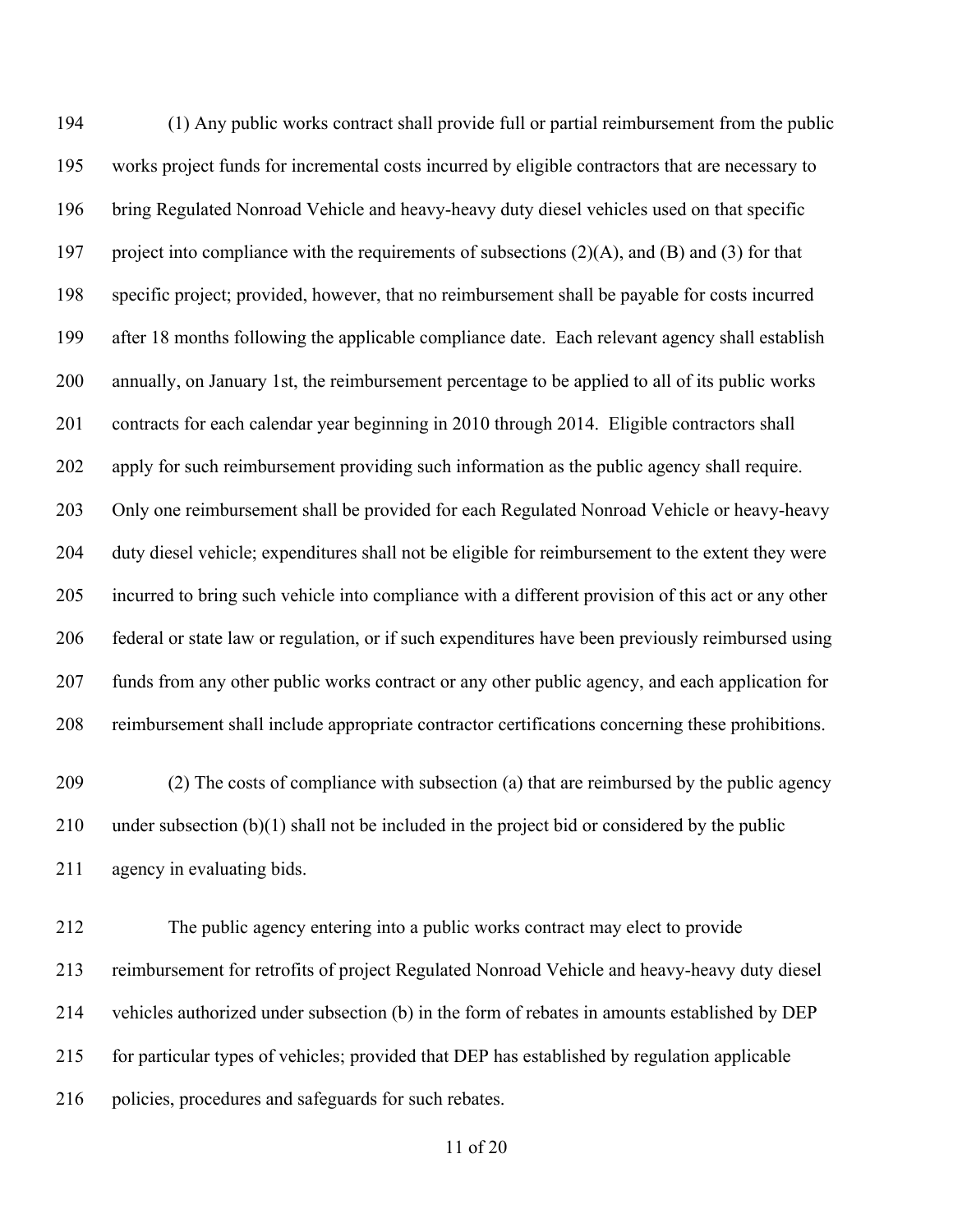Any public works contract shall provide for enforcement of the contract provisions required by subsection (a) and penalties for noncompliance of such provisions.

 Subsections (a)(2) and (3) shall not apply to a Regulated Nonroad Vehicle or heavy- heavy duty diesel vehicle where the involved public agency makes a written finding, which is approved, in writing, by DEP, that no Verified diesel emissions control device with Level 3 Controls exists for such vehicle, in which case the vehicle may operate on the project site only if it has been retrofit with Level 2 Controls that are available and appropriate for such vehicle as determined by DEP; provided that if the involved public agency makes a written finding, which is approved, in writing, by DEP, that no Verified diesel emissions control device with Level 2 Controls exists for such vehicle, said vehicle may operate on site once it has been retrofit with such Level 1 Controls that are available and appropriate for such vehicle as determined by DEP. All findings made pursuant to this subsection and information relating thereto shall be publicly available, and DEP shall post them on its website. Section 39Z. Diesel Emissions Reduction Funding Program Fund. The Diesel Emissions Reduction Fund (the "Fund") is hereby established as an account in the state treasury. The fund shall be administered by the state treasurer for the benefit of the Diesel Emissions Reduction Funding Program (the "Program") established under this section.

Interest earned on the fund shall be credited to the Fund.

The Fund consists of: (1) the contributions, fees, and surcharges under: (A) subsections

5-7 and 9; and (B) penalties and fees deposited in the Fund pursuant with this act.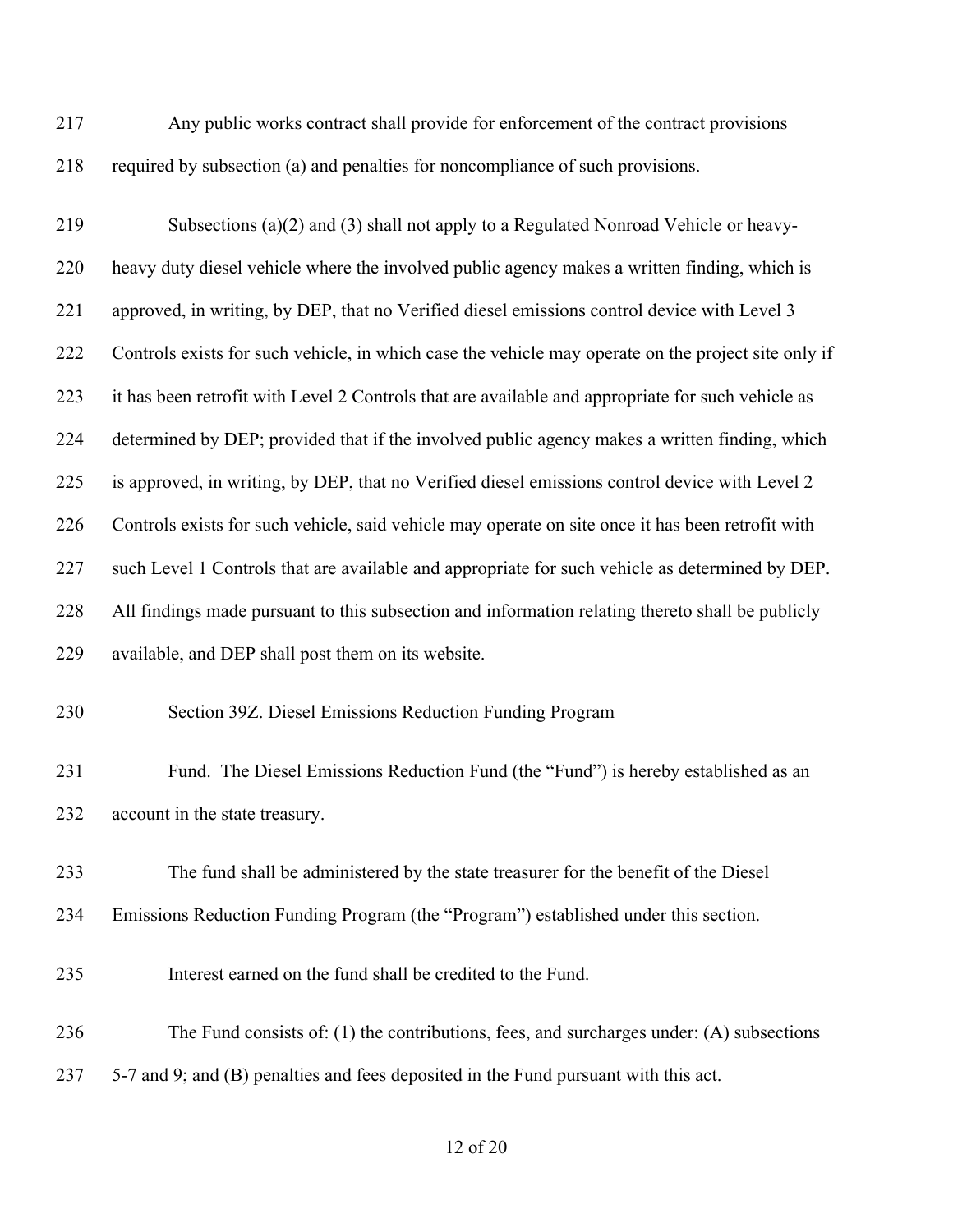| 238 | Monies in the Fund may be used only to implement the Program, provided that a                       |
|-----|-----------------------------------------------------------------------------------------------------|
| 239 | maximum of two per cent of the money in the Fund may be used for administrative costs               |
| 240 | incurred by the DEP and the state treasurer. Monies allocated to an eligible project but not        |
| 241 | expended in any fiscal year may be carried over to succeeding fiscal years.                         |
| 242 | A surcharge is hereby imposed on the retail sale, lease, or rental of new nonroad diesel            |
| 243 | vehicles in an amount equal to one per cent of the sales price or the lease or rental amount.       |
| 244 | A surcharge is hereby imposed on every retail sale, lease or rental of every heavy duty             |
| 245 | diesel vehicle that is of a model year of 1998 or earlier and that is sold or leased in this state. |
| 246 | The amount of the surcharge is 2.5% of the total consideration.                                     |
| 247 | In addition to the registration fees charged under section 33 of Chapter 90, a surcharge is         |
| 248 | hereby imposed on the registration of a heavy duty diesel vehicle under that section in an amount   |
| 249 | equal to ten percent of the total fees due for registration of such vehicle there under. Said       |
| 250 | surcharges shall be remitted to the state treasurer for deposit in the Fund.                        |
| 251 | The bonding authority is hereby authorized to issue up to \$10,000,000 annually before              |
| 252 | 2018 in bonds to be used solely to fund revolving loans to eligible diesel emission reduction       |
| 253 | projects as described in this section.                                                              |
| 254 | The Fund shall also consist of designated monies received by the State under DERA,                  |
| 255 | CMAQ, environmental penalties assessed by the director, supplemental environmental project          |
| 256 | funds, and any other sources of revenue that may hereafter so be designated.                        |
| 257 | (10) The state treasurer shall adopt any procedures needed for the collection,                      |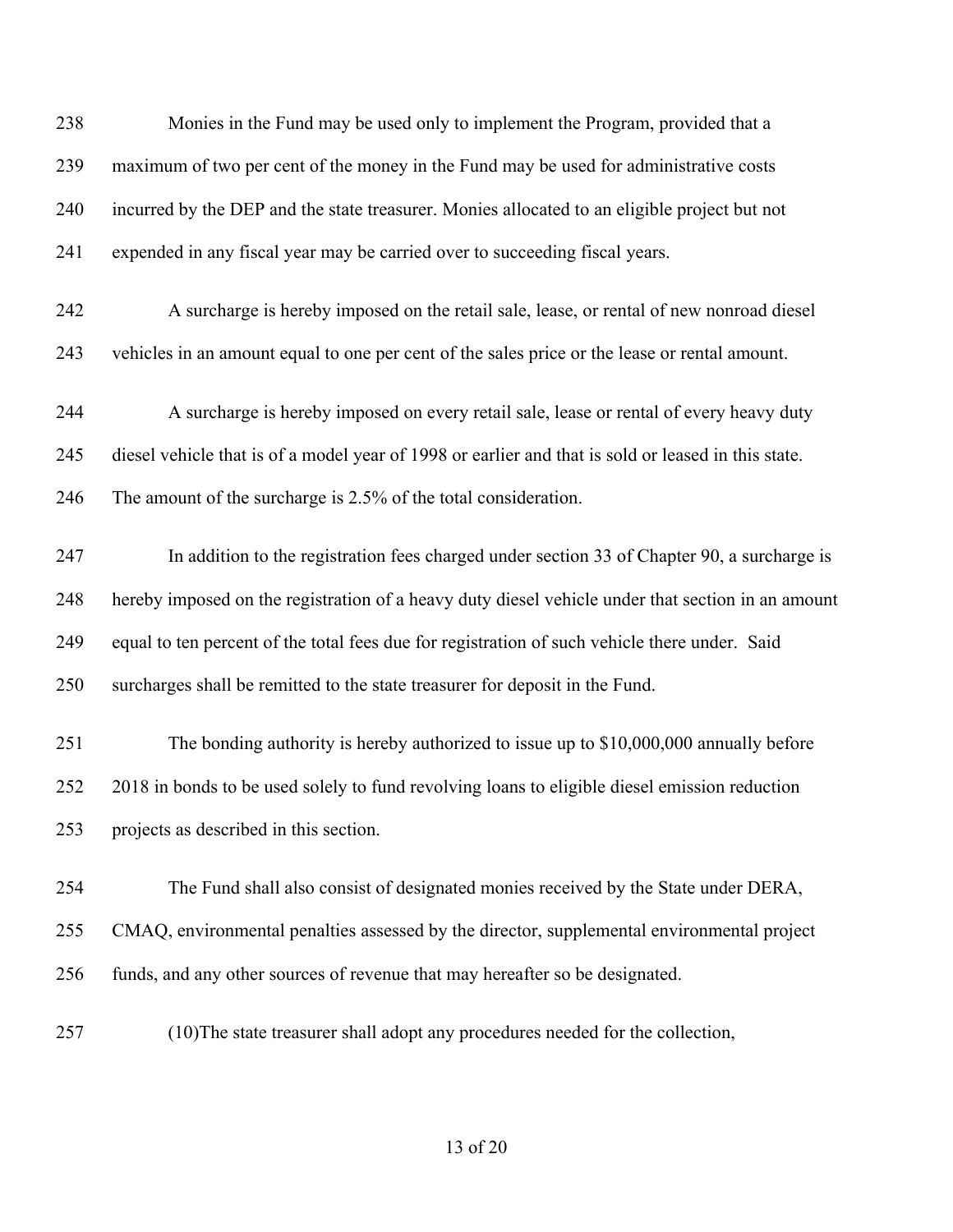| 258 | administration and enforcement of the surcharge authorized by this subsection, and shall         |
|-----|--------------------------------------------------------------------------------------------------|
| 259 | deposit all surcharges to the credit of the Fund.                                                |
| 260 | Establishment and Administration of the Program. DEP, in consultation with the state             |
| 261 | treasurer, shall establish by regulations promulgated pursuant to this act the Massachusetts     |
| 262 | Diesel Emissions Reduction Funding Program in accordance with this act.                          |
| 263 | DEP shall administer the Program and shall provide grants and low-cost revolving loans           |
| 264 | from the Fund, on a competitive basis, to eligible projects to achieve significant reductions of |
| 265 | diesel particulate emissions and/or reduced exposure to diesel particulate matter.               |
| 266 | In administering the Program and in accordance with the requirements of this act, DEP            |
| 267 | shall:                                                                                           |
| 268 | manage Program funds and oversee the Program;                                                    |
| 269 | produce guidelines, protocols, and criteria for eligible projects;                               |
| 270 | develop methodologies for evaluating project benefits and cost-effectiveness;                    |
| 271 | develop procedures for monitoring whether the emissions reductions projected for                 |
| 272 | projects awarded grants under this chapter are actually achieved;                                |
| 273 | prepare reports regarding the progress and effectiveness of the Program; and                     |
| 274 | take all appropriate and necessary actions so that emissions reductions achieved through         |
| 275 | the Program may be credited by USEPA to the appropriate emissions reduction objectives in the    |
| 276 | state implementation plan.                                                                       |
| 277 | Applications.                                                                                    |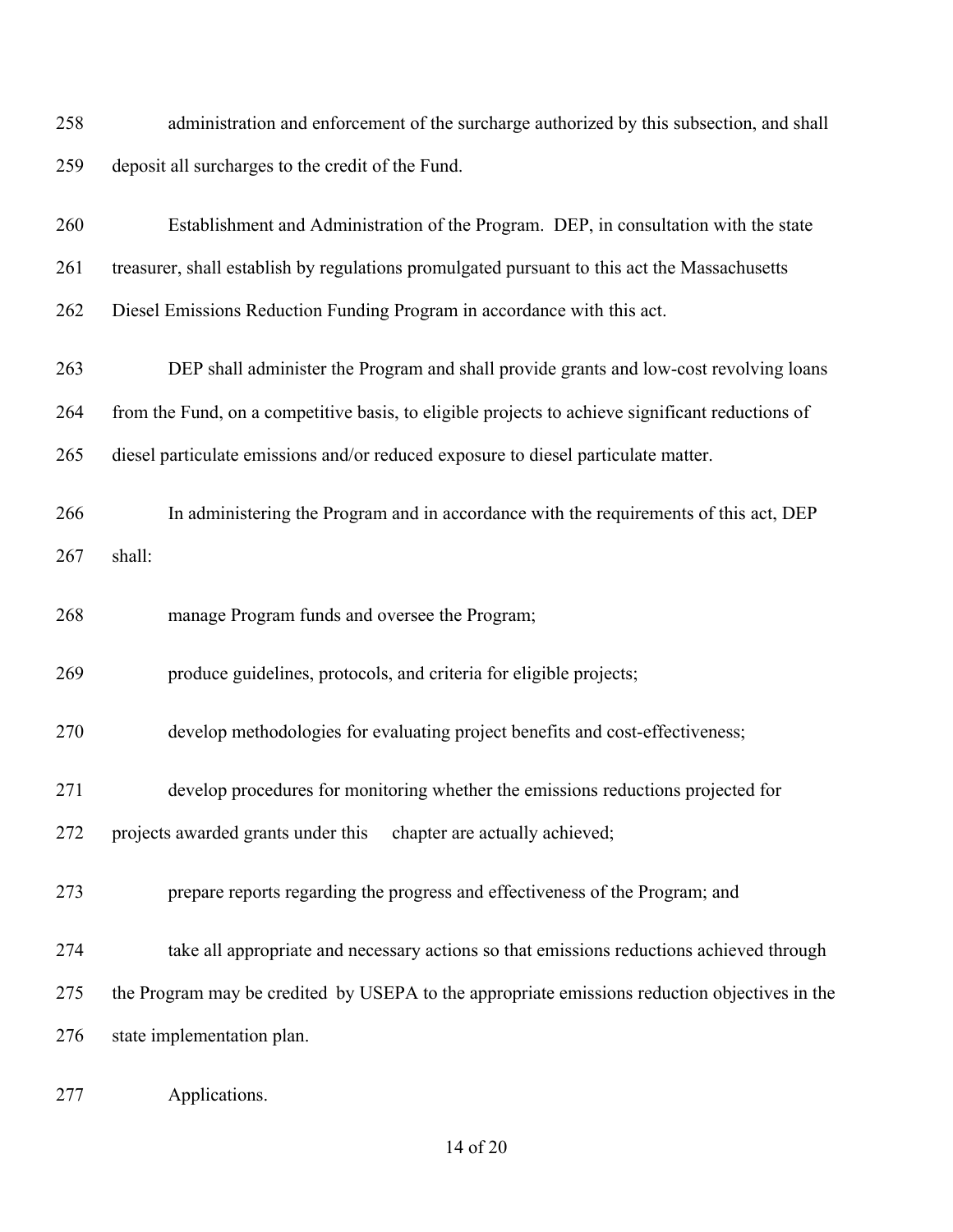| 278 | To receive a grant or loan under the Program, the applicant shall submit to DEP an            |
|-----|-----------------------------------------------------------------------------------------------|
| 279 | application at a time, in a manner, and including such information DEP may require.           |
| 280 | An application under this subsection shall include--                                          |
| 281 | a description of the air quality of the area in which the project fleets will operate;        |
| 282 | a description of the project proposed by the applicant, including--                           |
| 283 | any certified engine configuration or verified technology proposed to be used or funded       |
| 284 | in the project; and                                                                           |
| 285 | the means by which the project will achieve a significant reduction in diesel emissions;      |
| 286 | an evaluation of the quantifiable and unquantifiable benefits of the emissions reductions     |
| 287 | of the proposed project;                                                                      |
| 288 | an estimate of the cost of the proposed project;                                              |
| 289 | a description of the age and expected lifetime control of the equipment to be used or         |
| 290 | funded in the proposed project;                                                               |
| 291 | a description of the diesel fuel available in the areas to be served by the proposed project, |
| 292 | including the sulfur content of<br>the fuel;                                                  |
| 293 | provisions for the monitoring and verification of the project; and                            |
| 294 | such other information as may be required by DEP.                                             |
| 295 | Eligibility.                                                                                  |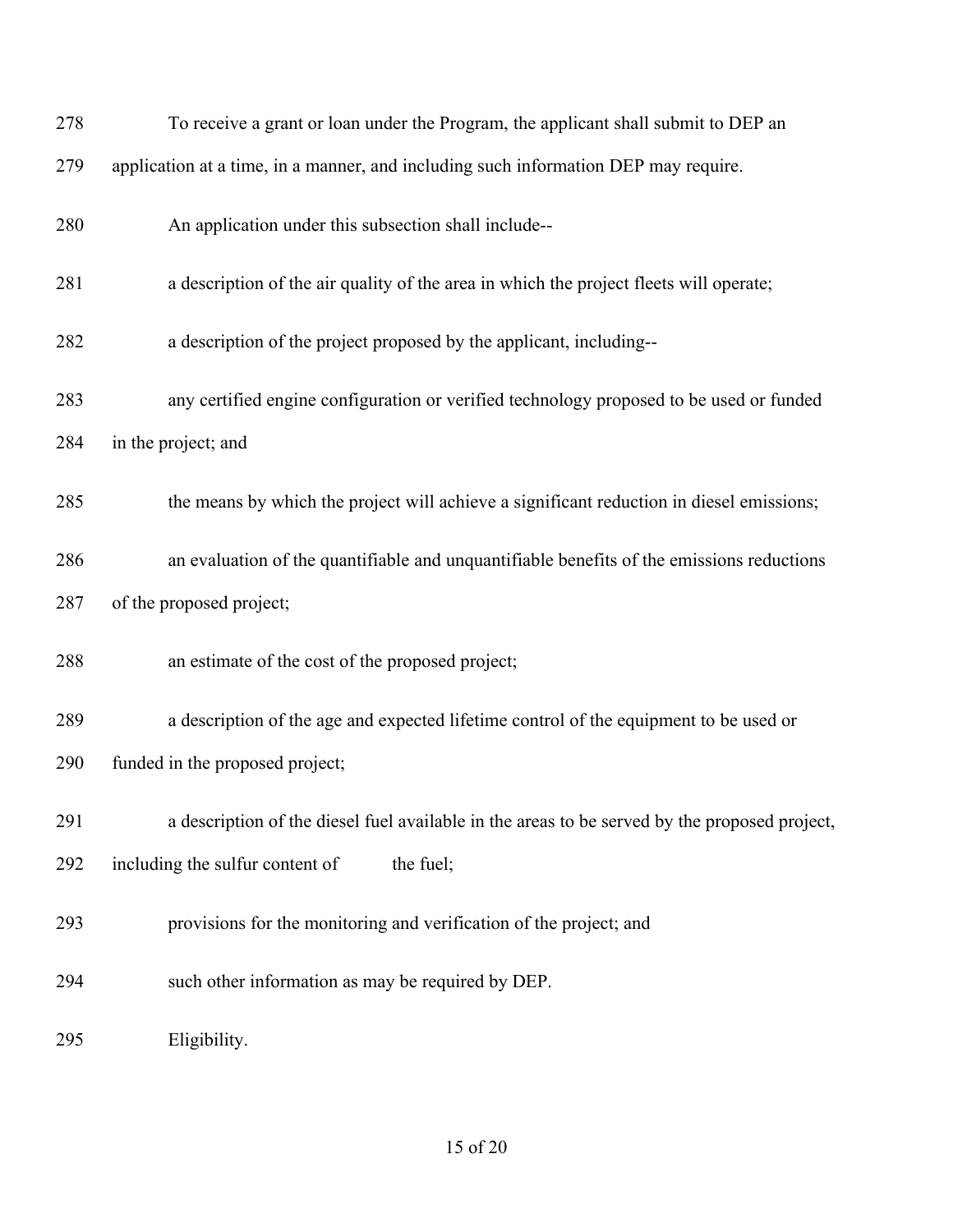A proposed project must meet the requirements of this section to be eligible for a grant or loan under the Program.

DEP may consider for funding the following types of projects --

 Installation of a retrofit technology, including any incremental costs of a repowered or new diesel engine, that significantly reduces particulate emissions through development and implementation of a certified engine configuration or a verified diesel emission control device for (i) a bus; (ii) a medium-duty truck or a heavy-duty truck; (iii) a commercial marine engine; (iv) a locomotive; or (v) a nonroad diesel engine or vehicle used in construction, handling of cargo, including at a port or airport, agriculture, mining, or energy production; or programs or projects to reduce long-duration idling using verified technology involving a vehicle or equipment described in subsection (A).

 In providing a grant or loan under the Program, and subject to the provisions of subsection (c), DEP shall give priority to otherwise eligible projects that, as determined by DEP-

maximize public health benefits;

are the most cost-effective;

 serve areas (i) with the highest population density;(ii) that are poor air quality areas, including areas identified by DEP as in nonattainment or maintenance of national ambient air

- quality standards for a criteria pollutant, Federal Class I areas; or areas with toxic air pollutant
- concerns; (iii) that receive a disproportionate quantity of air pollution from a diesel fleets,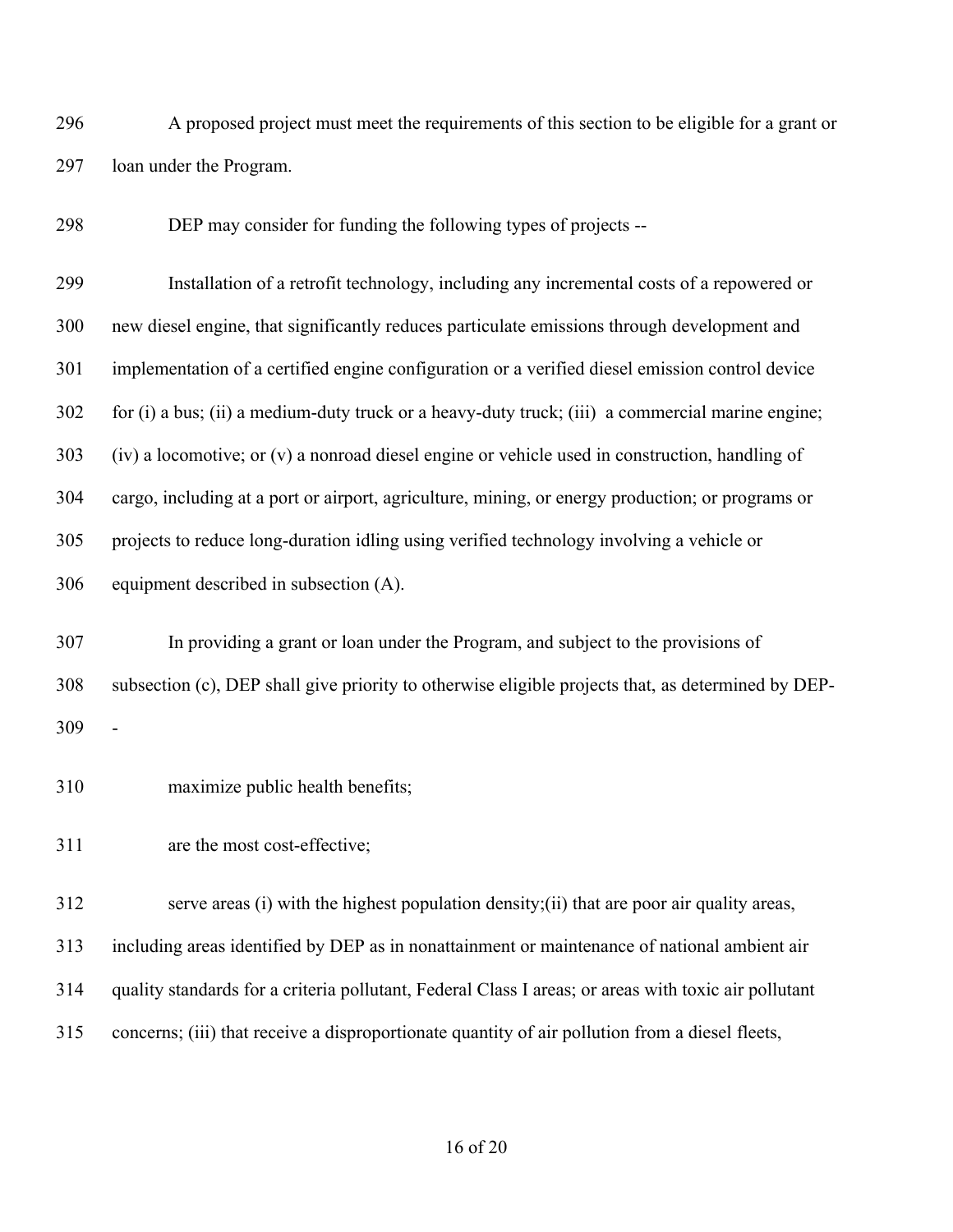including truckstops, ports, rail yards, terminals, and distribution centers; or (iv) that use a community-based multistakeholder collaborative process to reduce toxic emissions; include a certified engine configuration or verified technology that has a long expected useful life; will maximize the useful life of any certified engine configuration or verified technology used or funded by the project; and, conserve diesel fuel For a proposed project to be eligible for Program funding, other than a project involving a marine vessel or engine, not less than 75 percent of vehicle miles traveled or hours of operation projected for the five years immediately following the award of a grant must be projected to take place in this state. For a proposed project involving a marine vessel or engine, the vessel or engine must be operated in the intercoastal waterways or bays adjacent to this state for a sufficient amount of time over the lifetime of the project, as determined by DEP, to meet the cost-effectiveness requirements of subsection (e). Each proposed project must meet the cost-effectiveness requirements of subsection (e). A proposed project based on the use of a certified engine configuration or verified technology must document, in a manner acceptable to DEP, a reduction in particulate emissions of at least 50 percent compared with the baseline emissions adopted by DEP for the relevant engine year and application. After study of available emissions reduction technologies, after public notice and comment, DEP may revise the minimum percentage reduction in particulate emissions required by this subsection to improve the ability of the program to achieve its goals.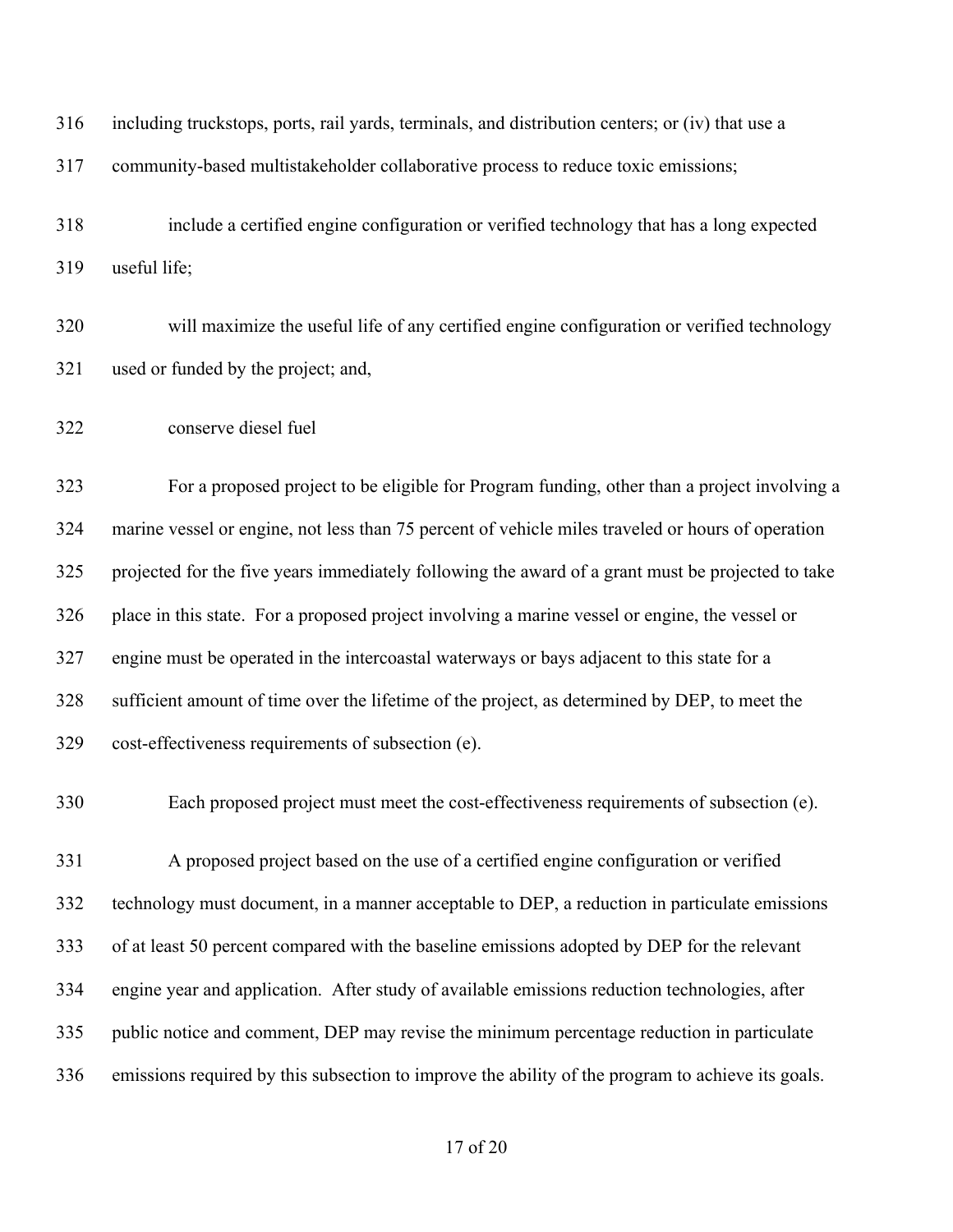If a baseline emissions standard does not exist for on-road or non-road diesels in a particular category DEP, for purposes of this section, shall establish an appropriate baseline emissions level for comparison purposes.

 DEP may approve payments to offset the incremental cost, over the expected lifetime of the vehicle, of the use of qualifying fuel in a on-road or non-road diesel vehicle if the proposed project as a whole, including the incremental fuel cost, meets the requirements of this subchapter. DEP shall develop an appropriate method for converting incremental fuel costs over the lifetime of the non-road diesel into an initial cost for purposes of determining cost-

effectiveness as required by subsection (e).

Cost-effectiveness

 For purposes of this section, "cost-effectiveness" means the total dollar amount divided by the total number of tons of particulate matter reduction attributable to that expenditure. In calculating cost-effectiveness, one-time grants of money at the beginning of a project shall be annualized using a time value of public funds or discount rate determined for each project by DEP, taking into account the interest rate on bonds, interest earned by state funds, and other factors DEP considers appropriate.

- DEP shall establish reasonable methodologies for evaluating project cost-effectiveness consistent with subsection (e)(1) and with accepted methods.
- Except as provided by subsection (e)(7), DEP may not award a grant for a proposed project the cost-effectiveness of which, calculated in accordance with subsections (e)(1) and (2) and criteria developed thereunder, exceeds \$135,000 per ton of PM10 emissions. This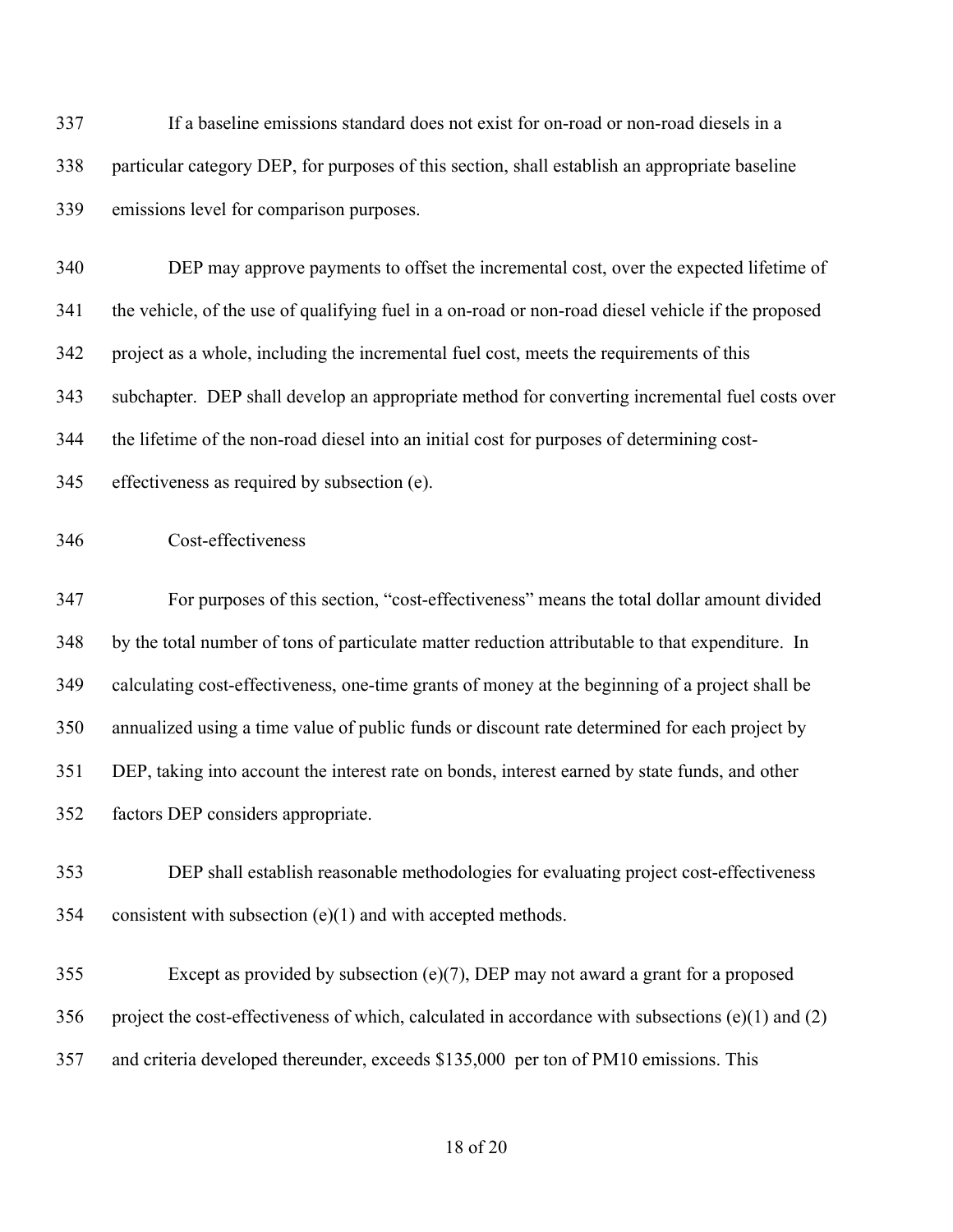subsection does not restrict DEP authority under other law to require emissions reductions with a cost-effectiveness that exceeds \$135,000 per ton.

 DEP may not award a grant that, net of taxes, provides an amount that exceeds the incremental cost of the proposed project.

 DEP shall adopt guidelines for capitalizing incremental lease costs so those costs may be offset by a grant under this section.

 In determining the amount of a grant under this section, DEP shall reduce the incremental cost of a proposed new purchase, lease, retrofit, repower, or add-on equipment project by the value of any existing financial incentive that directly reduces the cost of the proposed project, including tax credits or deductions, other grants, or any other public financial assistance.

 Adjustment of cost-effectiveness. Based upon a study of available emissions reduction technologies and costs and after public notice and comment, DEP may change the values of the maximum grant award criteria established in subsection (e)(3) to account for inflation or to improve the ability of the program to achieve its goals.

Section 39AA. Miscellaneous.

 Reporting. Persons subject to this act, including owners and operators of Regulated Highway Diesel Vehicles and Regulated Nonroad Vehicles, shall provide such information, reporting and monitoring as DEP may require by regulations promulgated pursuant to this act for the purpose of implementing the provisions of this act.

 Equitable Relief Authorized. In addition to other remedies provided in this act, DEP may seek injunctive relief in any court of competent jurisdiction to enforce any provision of this act.